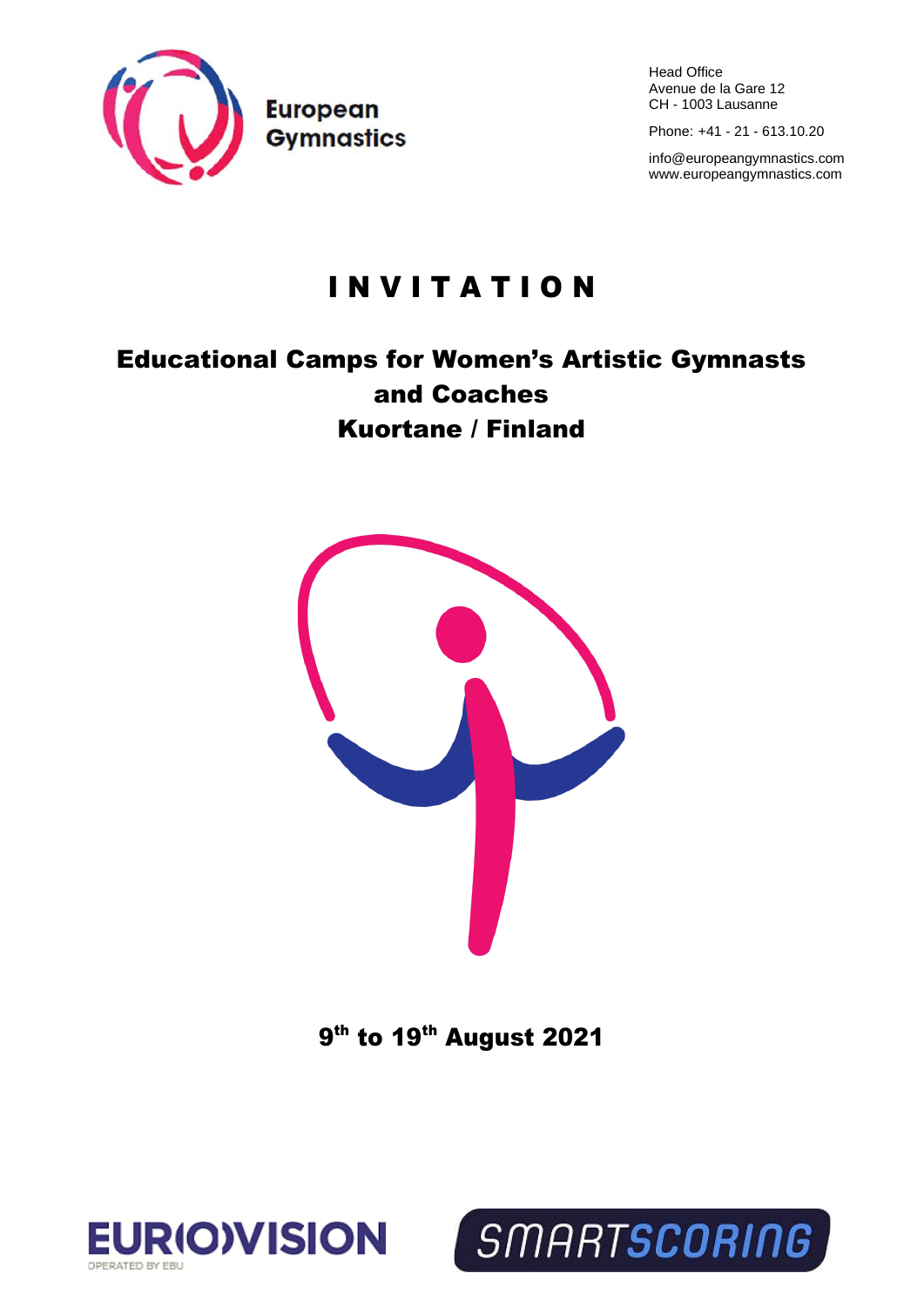

**Head Office** Avenue de la Gare 12 CH - 1003 Lausanne

Phone: +41 - 21 - 613.10.20

[info@europeangymnastics.com](mailto:info@europeangymnastics.com) [www.europeangymnastics.com](http://www.europeangymnastics.com/)

# *TO THE MEMBER FEDERATIONS OF EUROPEAN GYMNASTIS*

# **Educational Camps for Women's Artistic Gymnasts and Coaches KUORTANE 2021**

Dear Madam, Dear Sirs,

We are pleased to invite your junior WAG gymnasts as well as their coaches to participate in the

# *2021 EDUCATIONAL CAMPS FOR GYMNASTS AND COACHES.*

#### **VENUE AND DATE**

August 9<sup>th</sup> to 19<sup>th</sup>, 2021 (arrival on 09.08, departure on 19.08.) in Kuortane, Finland

# **Name of the person of contact for accommodation and travel**

Tiina Vilenius - [tiina.vilenius@kuortane.com,](mailto:tiina.vilenius@kuortane.com) +358 50 471 4445

#### **AGE**

10 to 13 years (born between 2008 and 2011) There will be no exceptions with regard to the age of the gymnasts!

#### **COMPOSITION OF THE DELEGATIONS**

The participation is limited to 2 gymnasts and 2 coaches for each federation. If a federation wants to enter additional coaches/gymnasts, they can only be accepted if places are available after the nominative registrations.

#### **NOMINATIVE ENTRY**

**The nominative entry must be received at the European Gymnastics office by** *June 30th , 2021.* 

#### **ENTRY FEES**

**EURO 750.-** per person*. (All expenses at the venue are included: accommodation, meals, local transport, sauna etc.)*

The entry fees - **to be paid in Euros only -** have to be paid by *July 15th , 2021* at the very latest to the:

# **Finnish Gymnastics Federation**

VAT: FI02001154 Bank: Nordea Bank Plc. Address: Tukholmankatu 2, 00020 Nordea, Finland BIC code: NDEAFIHH IBAN: FI93 1328 3000 4251 47

Each participating member Federation is kindly requested to integrate the payment's purpose as follows: Country XXX, Kuortane Camp (Example: SUI, Kuortane Camp)



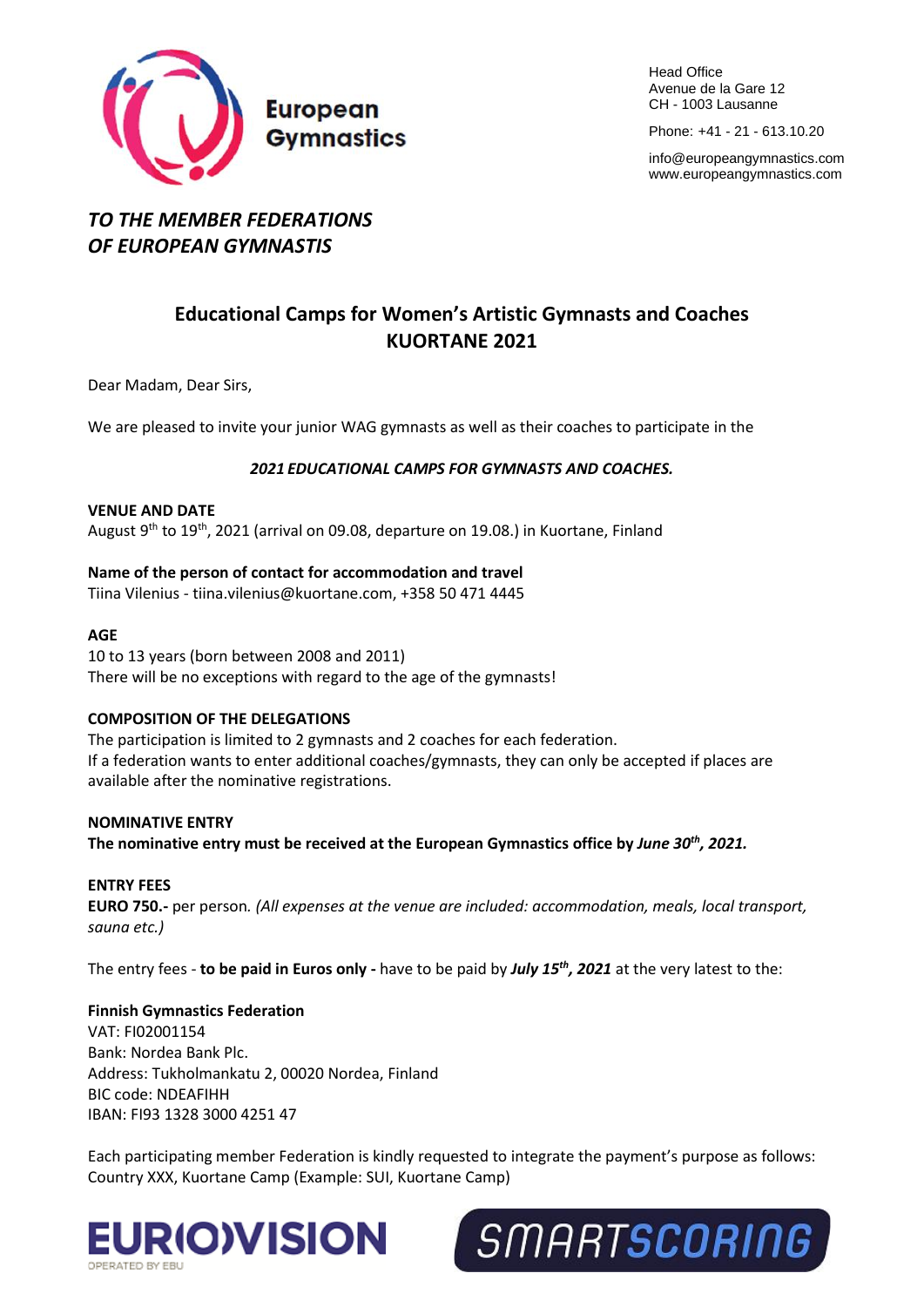

**Please take note that your nominative registration will only be taken into consideration if the entry fee has been paid within the deadline.**

**The reimbursement of the entry fee is only possible on presentation of a medical certificate.** 

# **Do not purchase flight tickets until European Gymnastics confirms that the Camp will definitively take place.**

# **CANCELLATION POLICY**

Cancellation without costs is possible until *July 9th, 2021.*

# **SCHEDULE AND PROGRAMME**

Will be sent at a later date.

# **RESPONSIBILITY OF THE COACHES**

As most of the gymnasts participating in the training camps are still minor, it is important to underline that the coach accompanying the gymnasts has to take care of the welfare and security of the gymnasts. The coaches are responsible that they themselves and their gymnasts respect the Covid guidelines at all times from the beginning of travel to the camp until the return home.

#### **LECTURES FOR COACHES**

Academic and practical lectures for coaches will be organized during these training stays.

The language used will be English.

Coaches of Federations that won't participate in the training stay, have the possibility to take part. The entry fee for these coaches amounts also to **EURO 750.-** (*All expenses at the venue are included; accommodation, meals, local transport, sauna, etc.).*

#### **PARTICIPATION**

Only Federations having sent their inscription and having paid the entry fee can be accepted.

#### **IMPORTANT**

**Detailed COVID Guidelines will be sent out some 6 weeks before the beginning of the camp. Please take note that a negative PCR test (realised 72 hours before departure) must be presented upon arrival. Quick tests might be organised at the venue.** 

**If any person needs a PCR test result for the return to the home country, the LOC must be informed by email by** *July 9th, 2021***.**

**Do not forget to take enough masks with you!**

**Please make sure that all participants have a valid insurance, in particular in case of a positive test result (quarantine at the venue). If a gymnast should be tested positive, an accompanying person must stay with him/her!** 

**All costs related to tests and possible quarantine have to be covered by the participants. NF are to advise European Gymnastics of any specific allergies / illnesses etc. of gymnasts and coaches.**

#### **Important information when travelling to Finland**:

[https://thl.fi/en/web/infectious-diseases-and-vaccinations/what-s-new/coronavirus-covid-19-late](https://thl.fi/en/web/infectious-diseases-and-vaccinations/what-s-new/coronavirus-covid-19-latest-updates/travel-and-the-coronavirus-pandemic) <https://app.finentry.fi/>

# **ACCOMMODATION**

The camp will be held at the **Kuortane Olympic Training Center. https ://www.kuortane.com/kuortane-olympic-training-center.html**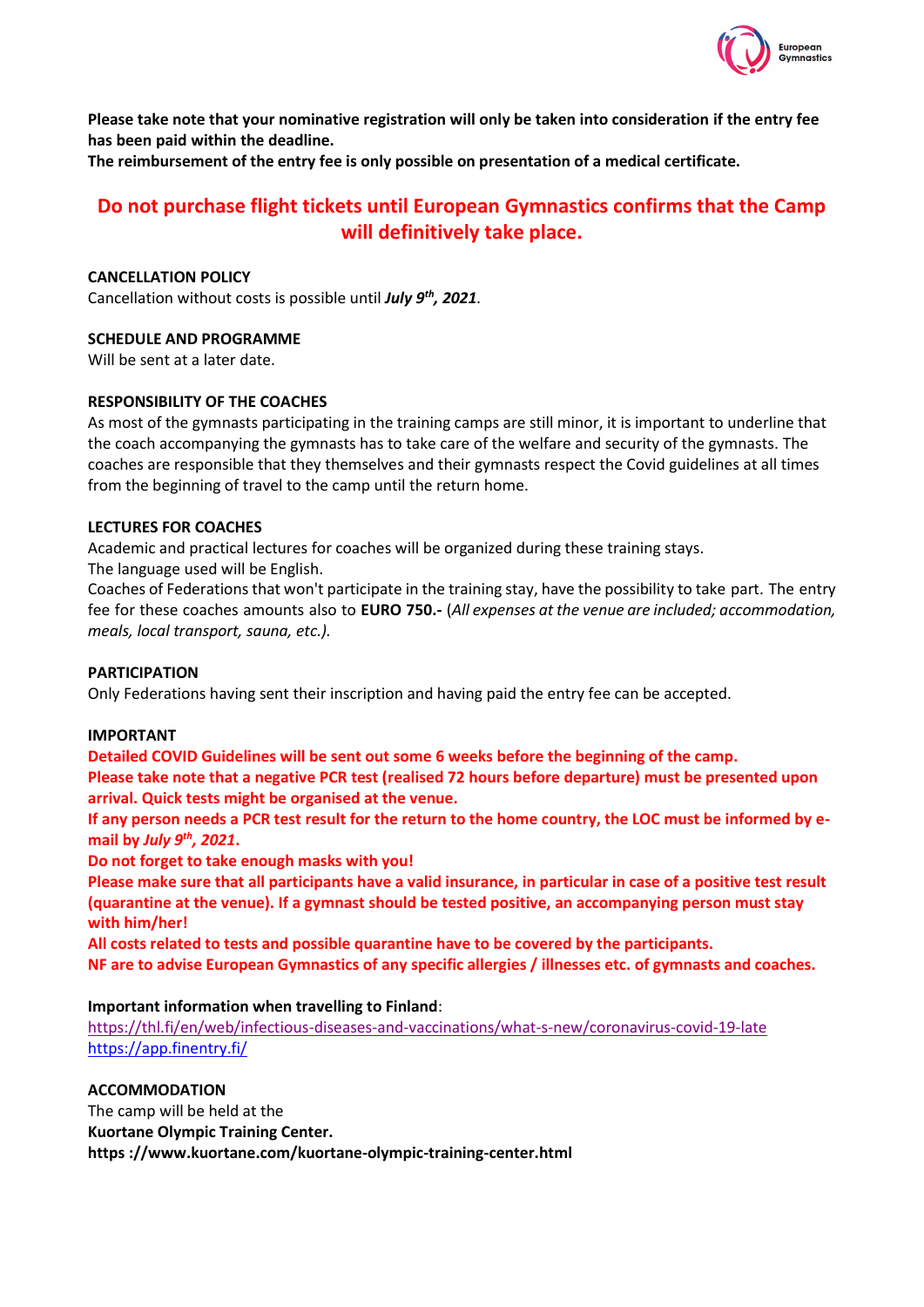

# **AIRPORT – TRAIN STATION**

International airport Vaasa 120 km {with busses to Kuortane) Helsinki-Vantaa 320 km {by train to Seinäjoki and with busses to Kuortane) Transport will be organised from Vaasa Airport and the Seinkäjoki Railway station. Transport from Helsinki Airport is only possible against payment.

Thank you for respecting the deadlines!

With kind regards

EUROPEAN GYMNASTICS The President The President WTC

Dr Farid GAYIBOV Anca GRIGORAS

Lausanne, May 2021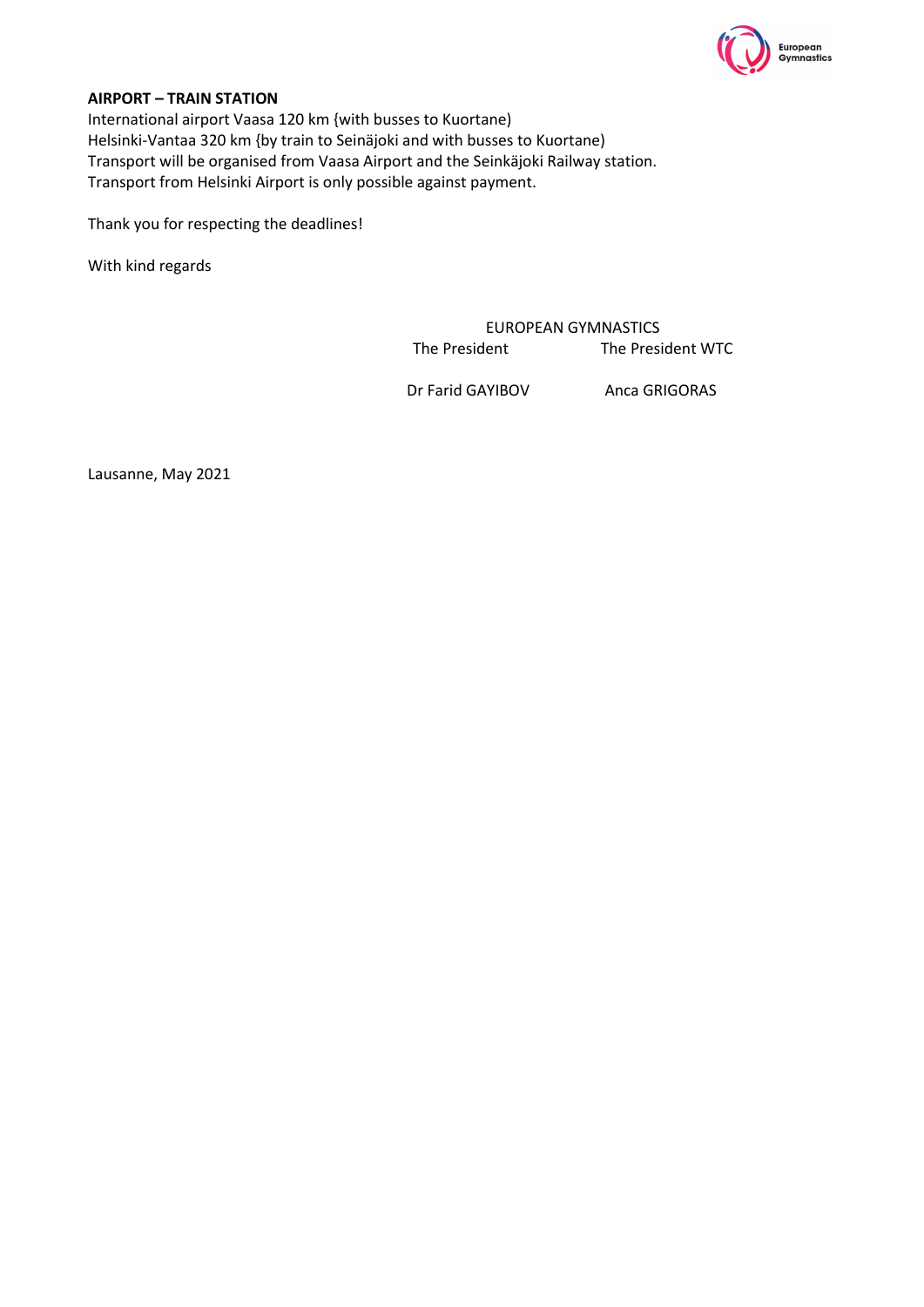

# **By submitting the nominative registrations for this Event, you agree to the processing of personal data contained in the forms of inscription purposes related to this European Gymnastics event and the publication of photos and/or moving images**

#### **NOMINATIVE APPLICATION**

By submitting the nominative application, you accept that data you input will be transmitted to and saved by European Gymnastics. Submitted information for the application to an official European Gymnastics event will be transmitted through the European Gymnastics office to the official LOC. NF has access to its data at all times in order to amend it.

# **DUTY OF THE LOC**

The LOC undertake not to disseminate to its own clients the data submitted by European Gymnastics and NFs, to use the information exclusively for the event, to respect the retention/erasure period provided and to take any useful measure to safeguard the information in its possession.

# **DATA PROCESSING**

Data submitted to European Gymnastics and transferred to the LOC may be used for the following purposes:

- Preparation of the organisation of this event
- List of athletes and coaches designated by name
- List of delegations and accompanying persons designated by name

# **DUTY OF EUROPEAN GYMNASTICS**

European Gymnastics shall supply the most recent data to their LOC on time and on a regular basis.

# **DUTY OF THE LOC**

The LOC undertake not to disseminate to its own clients the data submitted by European Gymnastics and NFs, to use the information exclusively for the event, to respect the retention/erasure period provided and to take any useful measure to safeguard the information in its possession.

#### **RETENTION OF INFORMATION IN ORDER TO PREPARE THE EVENT**

The LOC is entitled to retain for a 6-month period the information related to the entries and the organisation of the event.

After this deadline, all information received shall be erased except for the accounting data such as invoicing. The legal deadline of the host country shall apply.

#### **PUBLICATION OF PHOTOS AND/OR MOVING IMAGES**

By submitting the nominative application through the NF, all participants agree to be filmed, televised, photographed, identified and otherwise recorded during the event under the conditions and for the purposes now or hereafter authorized by European Gymnastics in relation with the promotion of the event. The NF and the participants agree that all photos and moving images taken at the event shall be used solely for personal and non-commercial purposes unless prior written consent is obtained from European Gymnastics.

#### **CONTACT**

EUROPEAN GYMNASTICS Avenue de la Gare 12, 1003 Lausanne, Switzerland Tel : +41 - 21 - 613.10.20, E-Mail: info@europeangymnastics.com